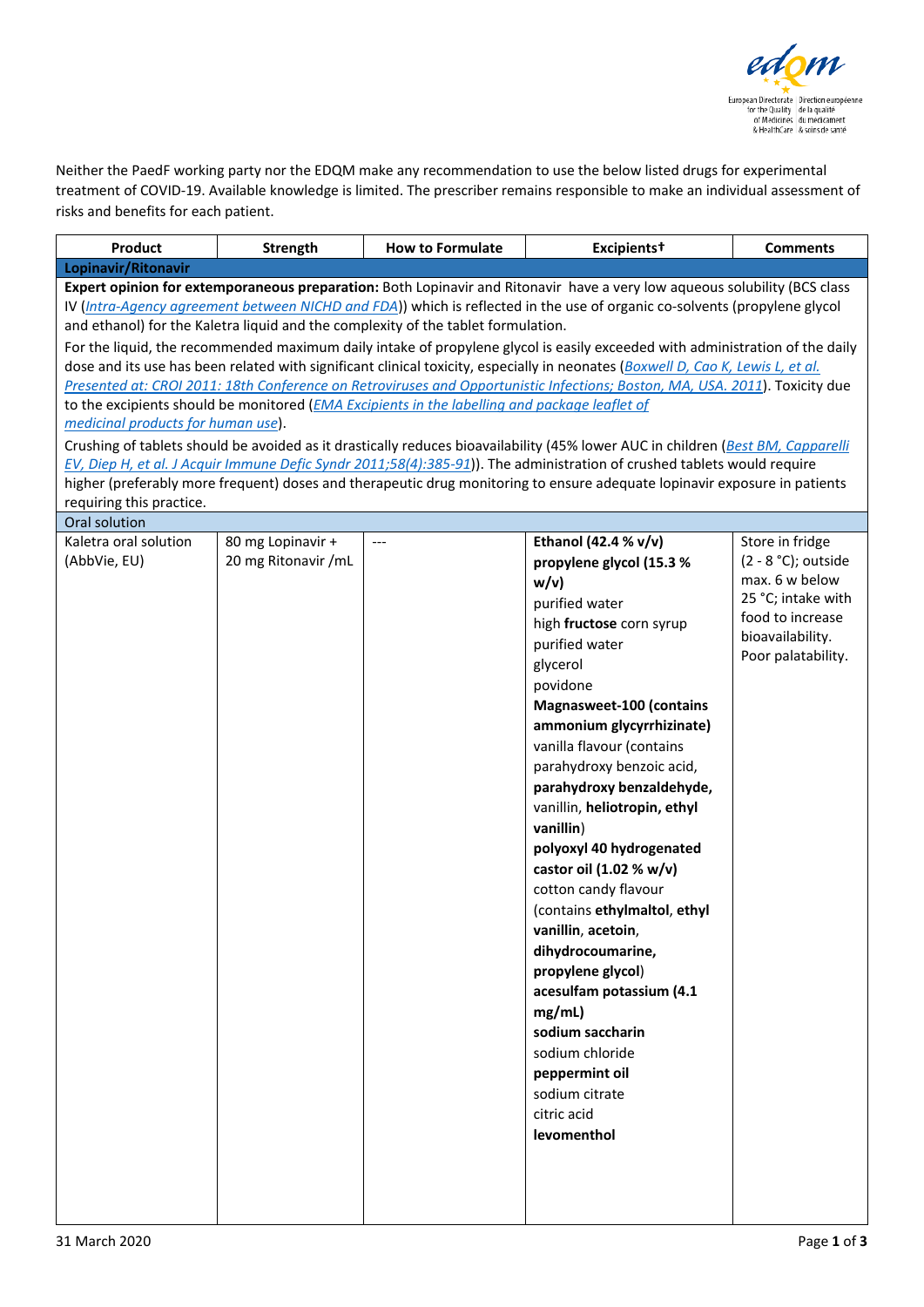

| Product                                                                                                                                                                  | Strength                             | <b>How to Formulate</b>                                                                                                                                                        | Excipients <sup>t</sup>                                                                                                                                                                                                  | <b>Comments</b>                                                          |
|--------------------------------------------------------------------------------------------------------------------------------------------------------------------------|--------------------------------------|--------------------------------------------------------------------------------------------------------------------------------------------------------------------------------|--------------------------------------------------------------------------------------------------------------------------------------------------------------------------------------------------------------------------|--------------------------------------------------------------------------|
| <b>Tablets</b>                                                                                                                                                           |                                      |                                                                                                                                                                                |                                                                                                                                                                                                                          |                                                                          |
| Kaletra 100 / 25 mg<br>film-coated tablets<br>(AbbVie, EU)                                                                                                               | 100 mg Lopinavir<br>/25 mg Ritonavir | Warning: Crushing of<br>tablets reduces AUC<br>by approx. 45% (Best<br><b>BM, Capparelli EV,</b><br>Diep H, et al. J Acquir<br><b>Immune Defic Syndr</b><br>2011;58(4):385-91) | Copovidone<br>sorbitan laurate<br>colloidal anhydrous silica<br>sodium stearyl fumarate<br>polyvinyl alcohol<br>titanium dioxide<br>talcmacrogol 3350<br>yellow iron oxide                                               | Store below 25 °C;<br>intake with food<br>to increase<br>bioavailability |
| Lopinavir/Ritonavir<br>100 / 25 mg film-<br>coated tablets (Mylan,<br>EU)                                                                                                | 100 mg Lopinavir<br>/25 mg Ritonavir | Warning: Crushing of<br>tablets reduces AUC<br>by approx. 45% (Best<br><b>BM, Capparelli EV,</b><br>Diep H, et al. J Acquir<br><b>Immune Defic Syndr</b><br>2011;58(4):385-91) | Copovidone<br>sorbitan laurate<br>colloidal anhydrous silica<br>sodium stearyl fumarate<br>hypromellose<br>titanium dioxide<br>talc<br>macrogol<br>polysorbate 80                                                        | Store below 25 °C;<br>intake with food<br>to increase<br>bioavailability |
| Kaletra 200 / 50 mg<br>film-coated tablets<br>(AbbVie, EU)<br>Lopinavir/Ritonavir<br>200 / 50 mg film-<br>coated tablets<br>(Accord, EU;<br>Sandoz/Hexal, DE, NL,<br>RO) | 200 mg Lopinavir<br>/50 mg Ritonavir | Warning: Crushing of<br>tablets reduces AUC<br>by approx. 45% (Best<br><b>BM, Capparelli EV,</b><br>Diep H, et al. J Acquir<br><b>Immune Defic Syndr</b><br>2011;58(4):385-91) | Copovidone<br>sorbitan laurate<br>colloidal anhydrous silica<br>sodium stearyl fumarate<br>hypromellose<br>titanium dioxide<br>talc<br>macrogol 400<br>hyprolose<br>macrogol 3350<br>polysorbate 80<br>yellow iron oxide | Store below 25 °C;<br>intake with food<br>to increase<br>bioavailability |
| Lopinavir/Ritonavir<br>200 / 50 mg film-<br>coated tablets (Mylan,<br>EU)                                                                                                | 200 mg Lopinavir<br>/50 mg Ritonavir | Warning: Crushing of<br>tablets reduces AUC<br>by approx. 45% (Best<br><b>BM, Capparelli EV,</b><br>Diep H, et al. J Acquir<br><b>Immune Defic Syndr</b><br>2011;58(4):385-91) | Copovidone<br>sorbitan laurate<br>colloidal anhydrous silica<br>sodium stearyl fumarate<br>hypromellose<br>titanium dioxide<br>talc<br>macrogol 400<br>hyprolose<br>macrogol 3350<br>polysorbate 80                      | Store below 25 °C;<br>intake with food<br>to increase<br>bioavailability |